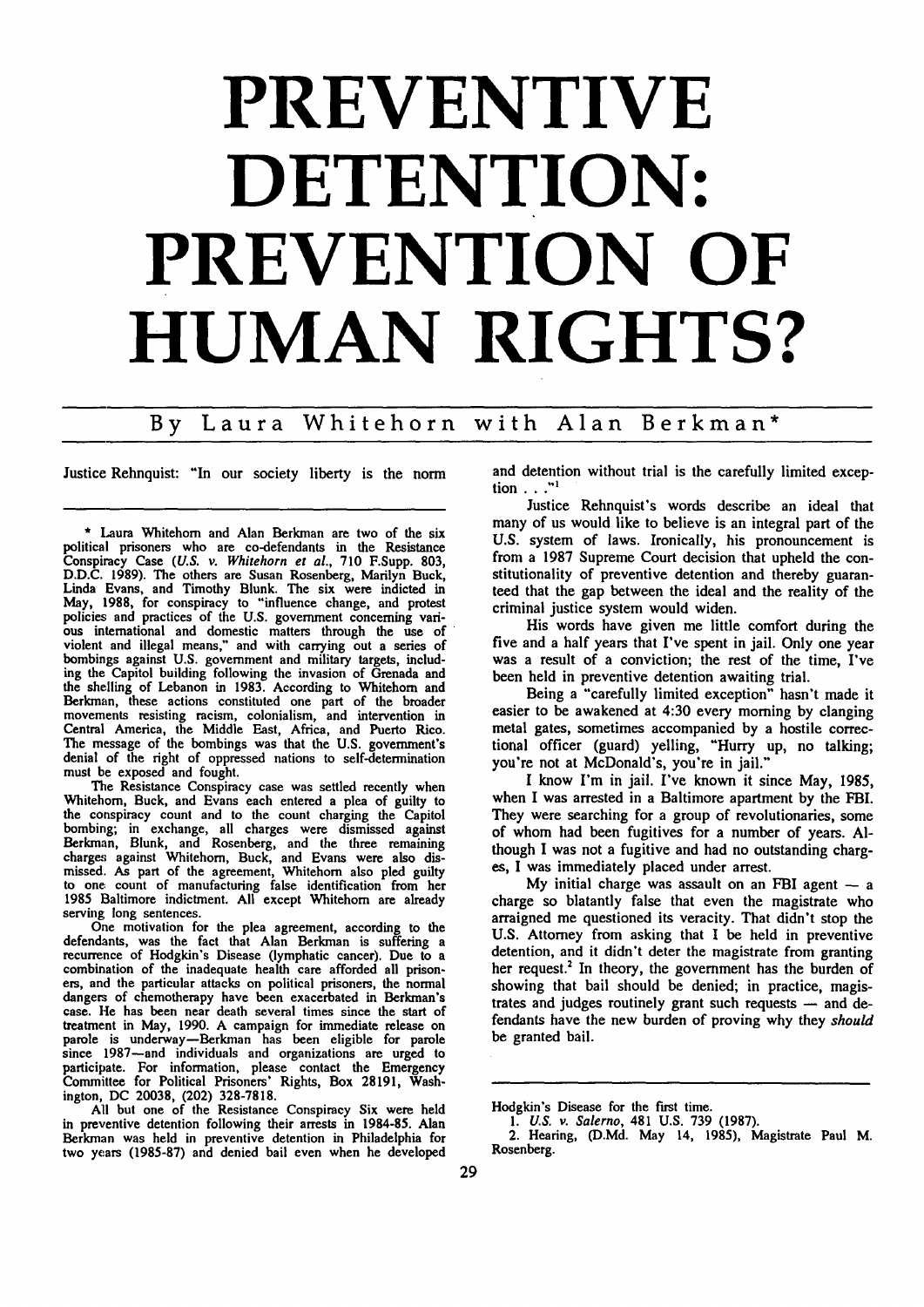Over the next few months, the prosecutor added charges of possession of two guns and false identification which had been found in the apartment in which I'd been arrested, and preventive detention was re-affirmed.

Under the Bail Reform Act of 1984<sup>3</sup> (the act that approved the use of preventive detention in Federal cases), the prosecutor can request preventive detention only if a crime of violence is involved. In my case, the unproven and contrived assault charge served as the requisite violent act.

The prosecutor also had to prove to the judge's satisfaction that I was either a "threat to the community" or could not be prevented from fleeing by "any conditions or set of conditions." To establish my "dangerousness," the U.S. Attorney cited my record of three prior arrests.

It was true. I had been arrested before. Since the 1960's when I became involved as a college student with the Civil Rights and anti-Vietnam War movements, I've been active in a broad range of human rights and social justice issues. I've picketed, protested, demonstrated, and defended myself and others when we've been attacked **by** the police. In 1969, I was arrested three times in anti-war demonstrations. None of the arrests was serious enough to result in a prison sentence. I was released on bail in each case and appeared for all court dates. I violated none of the conditions of release. I successfully completed two years of unsupervised probation.

Nevertheless, the magistrate decided that I should be held in preventive detention. The fact that my father was willing to offer his home for bail and to supervise my release did not seem to matter.

At a later hearing, the judge articulated his own carefully sculpted exception to the right to bail: I should be denied bail, he said, because I had stated in court that "I live **by** revolutionary and human principles."4 Apparently, it did not occur to him that when you make exceptions  $-$  no matter how "carefully limited"  $-$  to a fundamental right, the exceptions end up destroying the right and replacing it with a privilege. The initial decision to hold me without bail has twice been upheld **by** the Fourth Circuit Court of Appeals.

In May, 1988, three years after my arrest in Baltimore, I was indicted along with five other political activists in Washington, D.C. on charges of conspiring "to influence, change, and protest politics and practices that of the United States government in various international and domestic matters through violent and illegal means."5 The. policies and practices that we're accused of protesting include the contra war against Nicaragua and the 1983 invasion of Grenada. The violent and illegal means that we're accused of employing were four bombings of government and military buildings, including the bombing of the Capitol following the attack on Grenada. No one was hurt in any of these bombings.

**My** co-defendants had been arrested at various times

in 1984-85, and they are now serving outrageously long sentences on charges that, in any other case, would have resulted in significantly less time. Alan Berkman is serving 12 years; Tim Blunk, 58 years; Marilyn Buck, 70 years; Linda Evans, 35 years; and Susan Rosenberg, 58 years. It seems that "carefully limited exceptions" both to normal sentencing procedures, and to bail, have been carved out for political prisoners.

Because of this new charge, I had a new bail hearing in D.C., even though I was still being held in preventive detention in Baltimore. Here, too, I was ordered to be held in preventive detention<sup>6</sup>, and the Baltimore charges were held in abeyance by the Justice Department, which was presumably waiting to see the outcome of the D.C. trial.

In April, 1989, the D.C. trial judge dismissed the charges against three of my co-defendants for double jeopardy, and the government appealed. Because the appeal could take up to a year to be resolved, I again requested bail. This time, the judge ruled that detention for more than a year would violate due process and ordered my release on the same bail conditions that the Baltimore courts had rejected.<sup>7</sup>

Again, the Baltimore courts rejected those conditions, continuing the preventive detention. Same defendant, essentially the same potential prison time in both cases, same bail conditions-yet there are two diametrically opposed decisions.

I remain in jail serving an inordinately long sentence, having been neither tried nor convicted. Ironically, I've now served more time in preventive detention than I could have received as the maximum sentence on the initial assault charge. That charge carries a maximum penalty of three years; I have now spent five and a half years in jail.

I've been detained far longer than KKK leader Don Black who was imprisoned for two years after he was convicted for stockpiling massive quantities of automatic weapons and explosives for an invasion of the Caribbean nation of Dominica in an attempt to overthrow its government.

I've been locked up longer than Michael Donald Bray who served 46 months in prison for his conviction for bombing ten abortion clinics.'

When Congress passed the 1984 Bail Reform Act, some senators and representatives expressed concern that preventive detention could be open-ended.<sup>9</sup> They were reassured by the Justice Department that the Speedy Trial Act would limit detention to ninety days. But Justice disingenuously neglected to mention that the same prosecutor and judge who respectively ask for and grant preventive detention can obtain exemptions from the speedy trial rule.

"Unless the right to bail before trial is preserved, the presumption of innocence, secured only after centuries of

<sup>3.</sup> **18** U.S.C. 3142.

<sup>4.</sup> Hearing (D. Md. June 24, 1985), Judge Alexander Harvey **III.**

<sup>5.</sup> *U.S. v. Whitehorn*, Cr. No. 88-0145 (HHG). Indictment, May 11, 1988.

<sup>6.</sup> Hearing (D.D.C. July 1, **1988)** Judge Harold H. Greene. *7. U.S. v. Whitehorn,* Cr.No. **88-0145 (D.D.C.** June **8,** 1989).

*<sup>8.</sup> U.S. v. Bray,* Cr. No, 85-082 (D. Md. 1985).

*<sup>9.</sup> See,* 130 Cong. Rec. 9 3 8, 939-940 (Feb. **3,** 1984).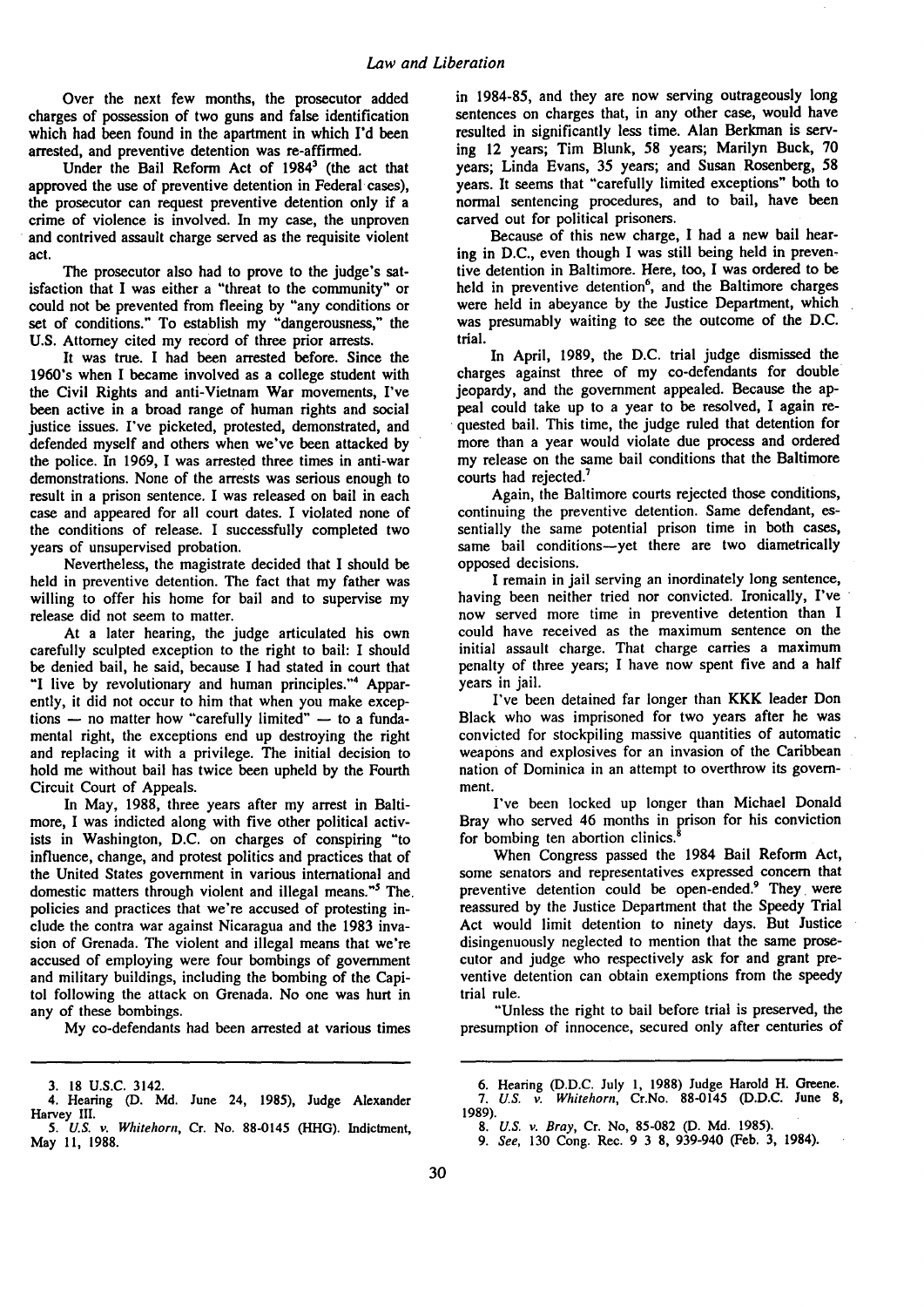struggle, would lose its meaning," stated Justice Marshall, in an impassioned dissent in the *Salerno* case.<sup>10</sup> He warned that the erosion of one of the hard-won rights of the individual faced with criminal charges would necessarily weaken the others. His prediction has come true.

With the development of preventive detention, the presumption of guilt has replaced the presumption of innocence. Now, a detainee's guilt or innocence is decided not **by** a jury of one's peers, but **by** a judge. The determination is made based on information presented **by** the prosecutor, and it is the defendant's burden to rebut the accusations. The decision to refuse bail is made within three days of the arrest  $-$  a time when the defendant is lucky to have a lawyer, let alone have had time to prepare for a hearing. In fact, beginning a case **by** defending a client against the threat of preventive detention leaves an attorney at a significant disadvantage, because fighting for bail **-** including appeals in many cases **-** takes up much time and energy that should be spent on the case itself.

The destruction of the presumption of innocence is most glaring in cases where the detainee is later acquitted. Even if only ten to twenty percent of those held in preventive detention each year are acquitted (the Justice Department will not release the actual figure), that still means hundreds, if not thousands, of people are being arbitrarily imprisoned and punished.

When the Bail Reform Act was passed in 1984, the government projected that preventive detention would apply to only "a small group of detainees." In 1985, the first full year that it was in effect in the federal system, and the last year for which I could find Justice Department statistics, *preventive detention was imposed in 29% of all Federal criminal cases.*

Every lawyer I've spoken with believes that percentage is considerably higher now.

The impact of preventive detention is even more far reaching given that, all other conditions being equal, a defendant who is imprisoned prior to trial is more likely to be found guilty than one who is free on bail. That is partly a result of the deplorable conditions and escalating overcrowding in the country's jails.

I can speak directly from my experience in Baltimore City Jail and the D.C. Detention Center.

Facilities that were always inadequate are now totally overwhelmed.

Picking an attorney becomes an almost impossible task. Most pre-trial facilities only permit detainees to make collect phone calls, and most lawyers won't accept them  $-$  certainly not from people who aren't already clients. There are, theoretically, provisions for making individual, supervised, direct legal calls, but the demand is so great that often correctional officers throw up their hands and refuse everyone rather than be forced to choose among angry and desperate prisoners.

The same conditions make it equally hard to talk with a lawyer. The collect phone calls are monitored **by** the prison, and so there is no attorney-client confidentiality. Also, as must be apparent to anyone who has dealt with lawyers in any context, you're much more likely to get a lawyer's time and attention if you can go to his or her office than if the lawyer has to come to you. This is particularly true when prison procedures mean that a lawyer will typically have to wait an hour or more for the client to be brought down from the housing unit; if the visit occurs during one of the day's many "counts," the wait can extend to several hours. I have long since lost count of the number of women who have told me they met their lawyers for the first time in the courtroom.

Being in prison before trial means that you can't contact, interview, or select witnesses. You can neither review the evidence against you nor accumulate evidence in your defense.

And, if you want to become familiar with the law governing your case, you will find it practically impossible to go to the prison law library. In Baltimore, there wasn't one for women; in the D.C. Jail, the women may go to the law library for only fifteen minutes a week  and even that is frequently cancelled for one reason or another.

When I was arrested in 1985, most of the prisoners who were held without bail were either awaiting trial on first degree murder charges or had a history of bail jumping or escape. Today, under the impact of the D.C. and federal preventive detention statutes, the jail is filled well beyond capacity, largely with African-American defendants awaiting trial for minor drug charges **-** without bail. It seems that many prosecutors and judges believe that being poor and Black automatically makes a person either a danger to the community or a risk of flight. Because it is an established fact that prosecutors are more likely to ask for the death penalty in a capital case where the defendant is Black, I think it would be fair to assume that prosecutors are more likely to ask for preventive detention when the defendant is poor, Black or Latino. Rights that were once guaranteed to all are first denied to the poor and powerless who most need those protections.

Justice Rehnquist, in the *Salerno* decision, tried to distinguish preventive detention from imprisonment without trial by claiming that pre-trial detainees are held under better conditions than sentenced prisoners. This, he asserted, made pre-trial detention "regulatory" rather than "punitive." This judicial sleight-of-the-hand might be funny if it weren't so painfully false.

Like everyone else in the D.C. Jail, I am locked in a tiny cell at least fourteen hours a day, and often much longer. Almost all cells are double-bunked, although they were constructed to house only one adult. There's no real window. The din of too many people in too small of a place is maddening, and the noise, coupled with a schedule that begins at 4:30 a.m., makes sleep nearly impossible. Several times a month, our cells are turned upside down, papers strewn about, underwear dumped out on the floor, in a "shake-down" search for prison "contraband." Visits are limited to two hours a week and take place over phones and through a thick glass wall. Outside recreation **-** the only time we can breathe fresh air or see a little bit of the sky  $-$  is scheduled for three hours a week but is most often limited to one or two. I ask myself how anyone living in these conditions is supposed to

<sup>10.</sup> Supra at 2111, quoting Stack v. *Boyle,* 342 **U.S.** 1, 3.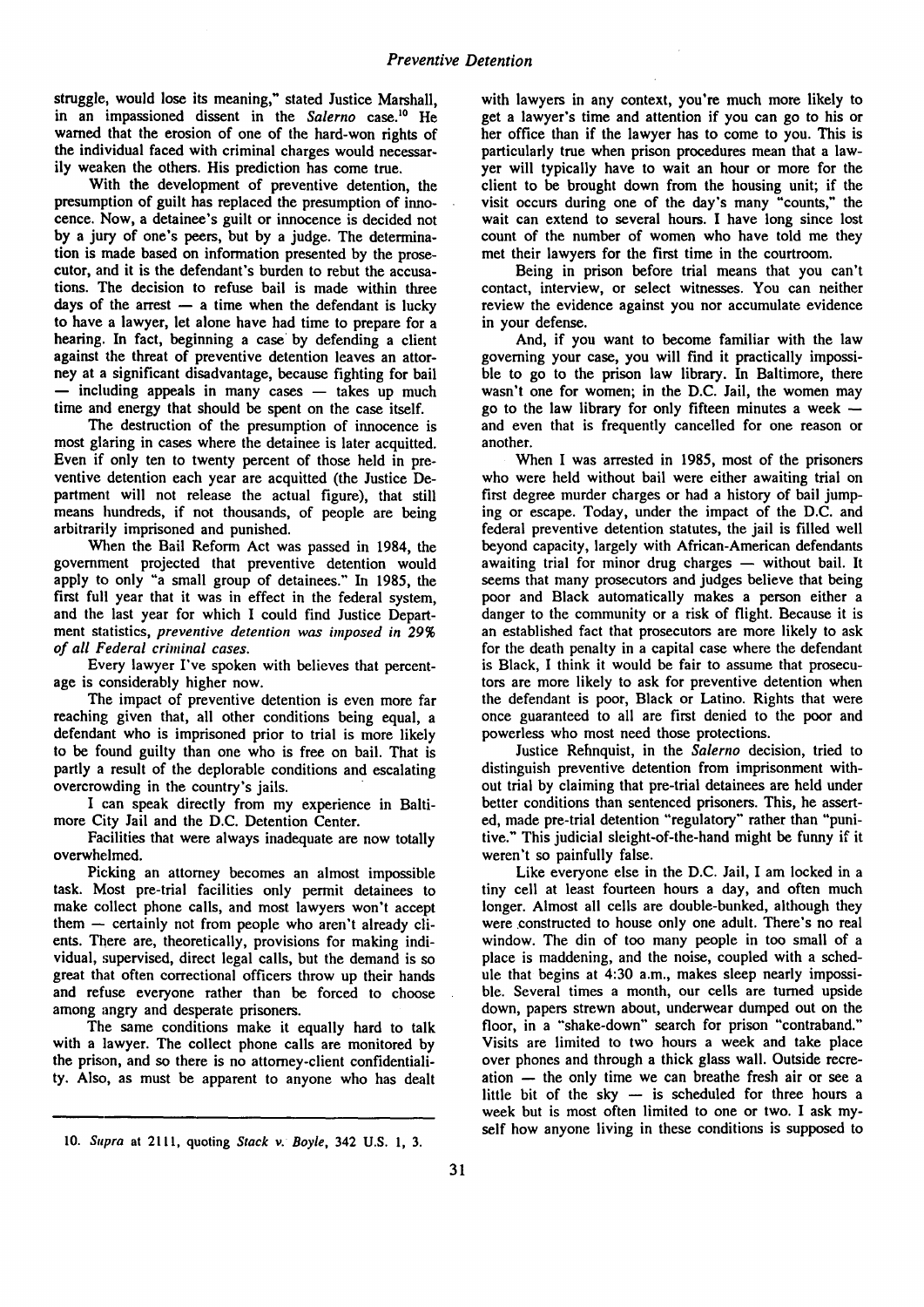be able to stand the stress of trial and to be alert enough to help in her own defense **-** especially when the trial stretches on for several months.

After a few months of these conditions, many pretrial detainees are willing to cop a plea instead of fighting their case, just to get out of the jail and go to a prison where they can have a more nearly-sane existence.

The Supreme Court got it all backwards: preventive detention is not less punitive, and it has contributed to massive overcrowding and made pre-trial facilities more punitive.

*So it should come as no surprise that preventive detention in the United States has been disproportionately applied to the poor, to the oppressed, and to political opponents of the government.*

Justice Marshall, arguing in opposition to federal preventive detention in the Salerno case, wrote, "such statutes, consistent with the usages of tyranny and what bitter experience teaches us to call the police state, have long been thought incompatible with the fundamental human rights protected by the Constitution."<sup>11</sup>

One of the hallmarks of a police state is the conscious manipulation of the legal system to ensure social and political control. Which acts get labelled as crimes and how seriously they're dealt with are a function of the political agenda of those in power. So it should come as no surprise that preventive detention in the United States has been disproportionately applied to the poor, to the oppressed, and to political opponents of the government. For example, I'm in prison, charged with trying to stop the illegal and immoral Contra war; Oliver North is getting rich while doing his little bit of "community service." Increasingly, it's not what you did, but who you are that determines your legal status.

The preventive detention statute was used for the first time in the case of eight African-American activists arrested by the FBI in 1984 and charged with planning a range of revolutionary actions (none of which actually took place).<sup>12</sup> As is always true in political cases, the FBI orchestrated an hysterical media campaign labeling them the most dangerous "terrorists" ever arrested. And, in a tactic that was to become the Justice Department's standard operating procedure in left-wing political cases, the eight were labelled "perfect candidates" for the new preventive detention law. The fact that most of them had no arrest record and had deep roots in the community carried no weight. Those "objective" criteria so carefully written into the law disappeared the first time that the FBI yelled "terrorist" and the defendants proudly acknowledged that they were revolutionaries and fighters for Black liberation.

The eight were held in preventive detention, some for many months. A massive outcry and show of support from the African-American community in New York and from human rights groups secured their release on bail. They all appeared for court and, after a lengthy trial, were' acquitted of all but the most minor charges for which they received short terms of community service. But the many months that they had spent in preventive detention could not be returned to them and their families.

The person who has spent the longest uninterrupted period in preventive detention, Filiberto Ojeda-Rios, is also a political prisoner. He is one of twelve Puerto Rican independentistas arrested in a massive FBI sweep in August, 1985, and charged with being part of a revolutionary group called Los Macheteros.<sup>13</sup> The criminal charge is that the group took \$7 million from a Wells Fargo office in Hartford in an action in which no one was hurt. Again, FBI charges of "terrorism" and "most dangerous ever" abounded. This was particularly marked in Filiberto Ojeda's case, because he had defended himself when his house was attacked by an FBI SWAT team armed with machine guns and a bazooka, and an agent had beer wounded in the cross-fire.

The shoot-out figured prominently in Ojeda's bail hearing, and he and all the other activists arrested were held in preventive detention. Because massive FBI illegalities were exposed during the pre-trial phase of the case, the trial was postponed for a year. One by one the defendants were granted bail. Finally, after almost three years in detention and following emergency heart surgery, Filiberto Ojeda was released on bail in May, 1988. At that point, trial in the Hartford case was projected to be at least another year off because of continued government appeals.

Three months later, on the third anniversary of his original arrest, Ojeda-Rios was rearrested by the FBI and charged with assault stemming from the 1985 shoot-out. Although the courts were fully aware of the facts surrounding the initial arrest when they granted him bail, a new judge in a different circuit ordered him again held in preventive detention. He spent another year in pre-trial detention until, on August 26, 1989, a jury in Puerto Rico acquitted him of all charges stemming from the shoot-out. Ojeda-Rios, who has spent forty-five of the last fifty-four months in prison, has never been convicted of anything, and is still awaiting trial  $-$  this time, on bail  $-$  in Hartford.

While political prisoners constitute only a small percentage of those held in preventive detention, it is striking that the U.S. Attorney's office asks for (and usually gets) preventive detention in almost all cases involving radical political activists. Preventive detention is a bad law that has been easily molded to politically repressive ends. Preventive detention, gag orders,<sup>14</sup> militarized courtrooms (the case I'm involved with in D.C., the Resistance Conspiracy case, was the first case held in the high security

<sup>13.</sup> *U.S. v. Gerena*, Cr.No.H-85-50 (TEC).<br>14. For example, Filiberto Ojeda-Rios was under gag order in his assault case in Puerto Rico; Laura Whitehom was under gag order in Baltimore.

**<sup>11.</sup>** Id. at 2106.

<sup>12.</sup> *US.* v. Chimurenga, 609 F.Supp. 1070 (S.D.N.Y. 1984).